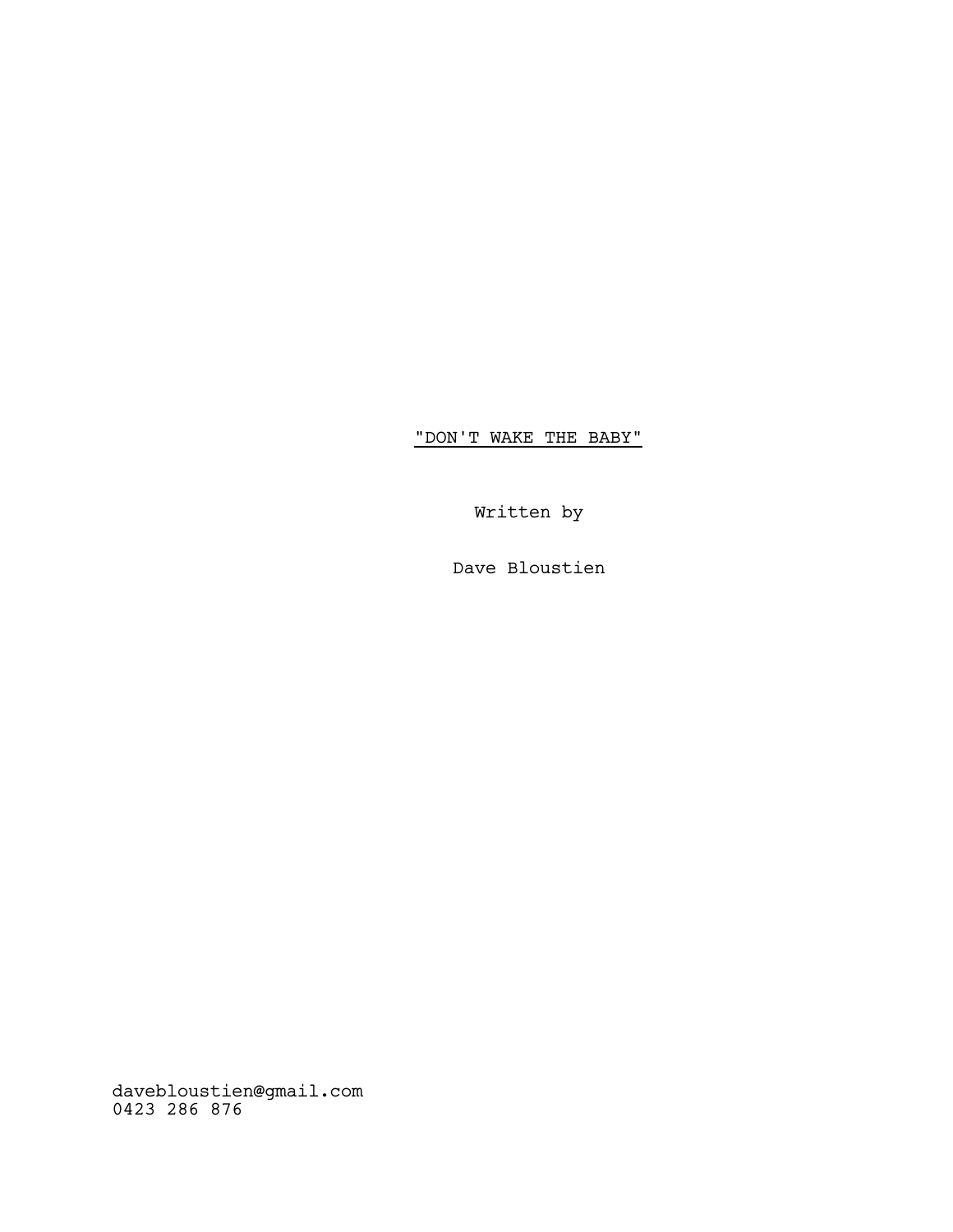EXT. SUBURBAN STREET. DAY.

We pan across a row of near-identical triple brick houses, painted cream and pastel. There are autumnal leaves on the footpath and post-war jazz on the radio --

-- then stop by the passenger window of a Mainline Ford. In the front seat, a MAN in a fedora (we don't see his face) reads a newspaper and chews on a toothpick.

INT. CAR. DAY.

CLOSE ON the newspaper's front page: "IS THIS THE SUBURBAN SLASHER?". And in smaller type: "THIRD VICTIM FOUND". Below that is a rough sketch of a man in (you guessed it) a fedora.

The paper closes, revealing the face behind it, who we'll call JACK (37), in exactly the same pose as the sketch.

EXT. SUBURBAN STREET. DAY.

Jack opens the newspaper again, peering over the top as commuters come out of their houses, holding their briefcases or pushing prams.

There's one exception: a haunted young woman, ALICE (28), peering furtively from the dilapidated house directly across the street from Jack's car. She doesn't see him.

Alice steps back into darkness, pulling the curtain closed.

INT. CAR. DAY.

Jack waits for the road to clear and puts down his newspaper.

EXT. SUBURBAN STREET. DAY.

He steps out from the driver seat and flicks his toothpick away, leaning in to the back passenger window to fetch a leather sample bag, then crossing the street to the --

EXT. FRONT GARDEN. DAY.

Jack skips down the path, and stopping at the front door, adjusts his hat.

He knocks in time with the music, which stops abruptly.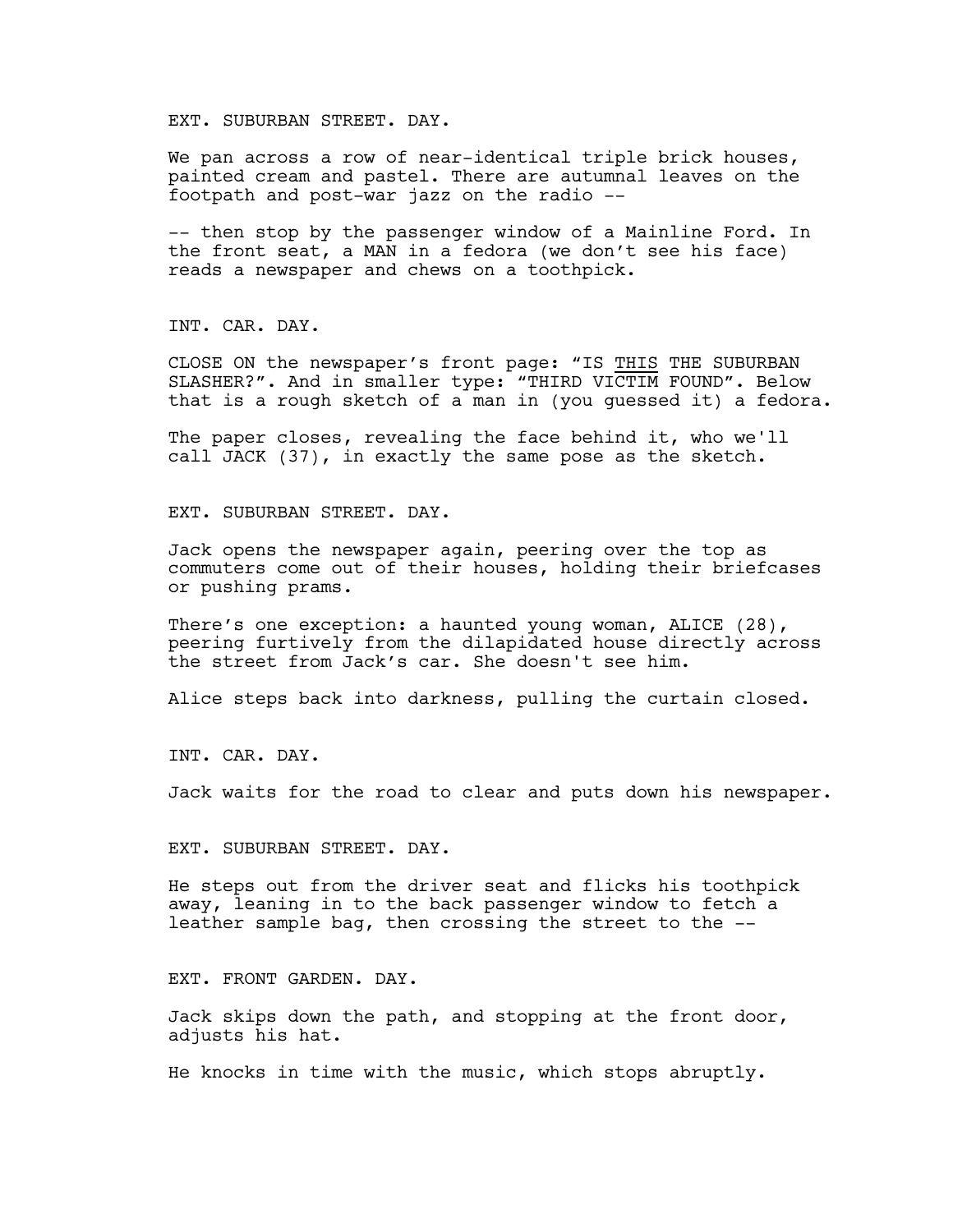EXT. / INT. HALLWAY. DAY.

From inside, the front door opens a crack, revealing Jack wearing the warmest, most practiced smile you've ever seen.

#### ALICE

Hello?

She smiles back, a touch shy and checking over her shoulder.

It's unclear whether she's scared of Jack or just generally of a nervous disposition, but the door stays mostly closed.

> JACK Good evening, madam. (tips hat) Jack Dorsey, Door-to-Dorsey, they call me. May I come in?

ALICE I'm sorry, I just put down the baby and  $--$ 

JACK I won't take a moment of your time, Mrs. Galvin.

ALICE It's Miss, actually. How did you --

JACK I apologise, Miss Galvin. There's no Mr. Galvin?

WOMAN No. It's just me and ... the baby.

JACK Well, I'm not here to judge, Miss Galvin. Can I call you Alice?

ALICE

 $I$   $-$ 

JACK I'm not here to judge, Alice. (beat) I'm here to help. May I?

He smiles even wider, pushing his way gently (firmly) inside.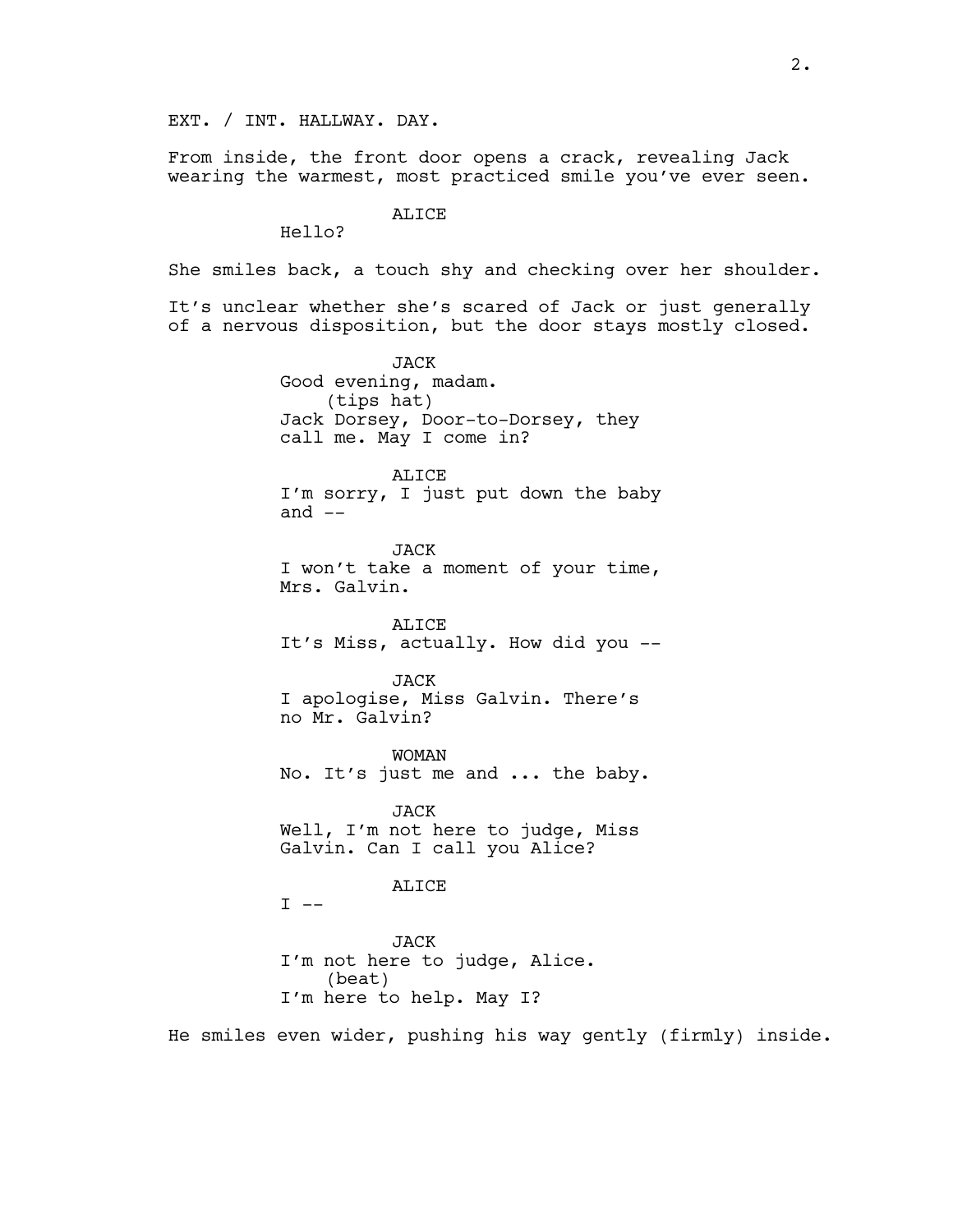INT. HALLWAY. DAY.

The interior is tidy but something is off. There is a lot of dust. The furniture is old and worn.

> ALICE I'm sorry, who are you?

Jack clears his throat.

JACK (booming) Let me begin by --

ALICE

Please!

Looking nervously at the clock, She ushers him in to the --

INT. FRONT ROOM. DAY.

The furniture fits the period. There is a small couch and armchair (both with doilies) and a coffee table. No TV, but there is a wireless. Lace curtains dampen the sunlight.

Jack gestures and Alice sits on the couch. He stands.

ALICE The baby is sleeping.

Jack nods in apology and begins his pitch again. Quietly.

JACK Let me begin by saying I make it my business to get to know potential customers before I meet them. I've serviced a number of your neighbours and your name came up more than once. (beat) Everyone who knows about you is worried about you, Alice. All alone with the baby, the two of you shut away.

ALICE (peeved) Well, now. I'm sure that's terribly nice of them, but --

JACK Why, anything could happen to you, and who would even know?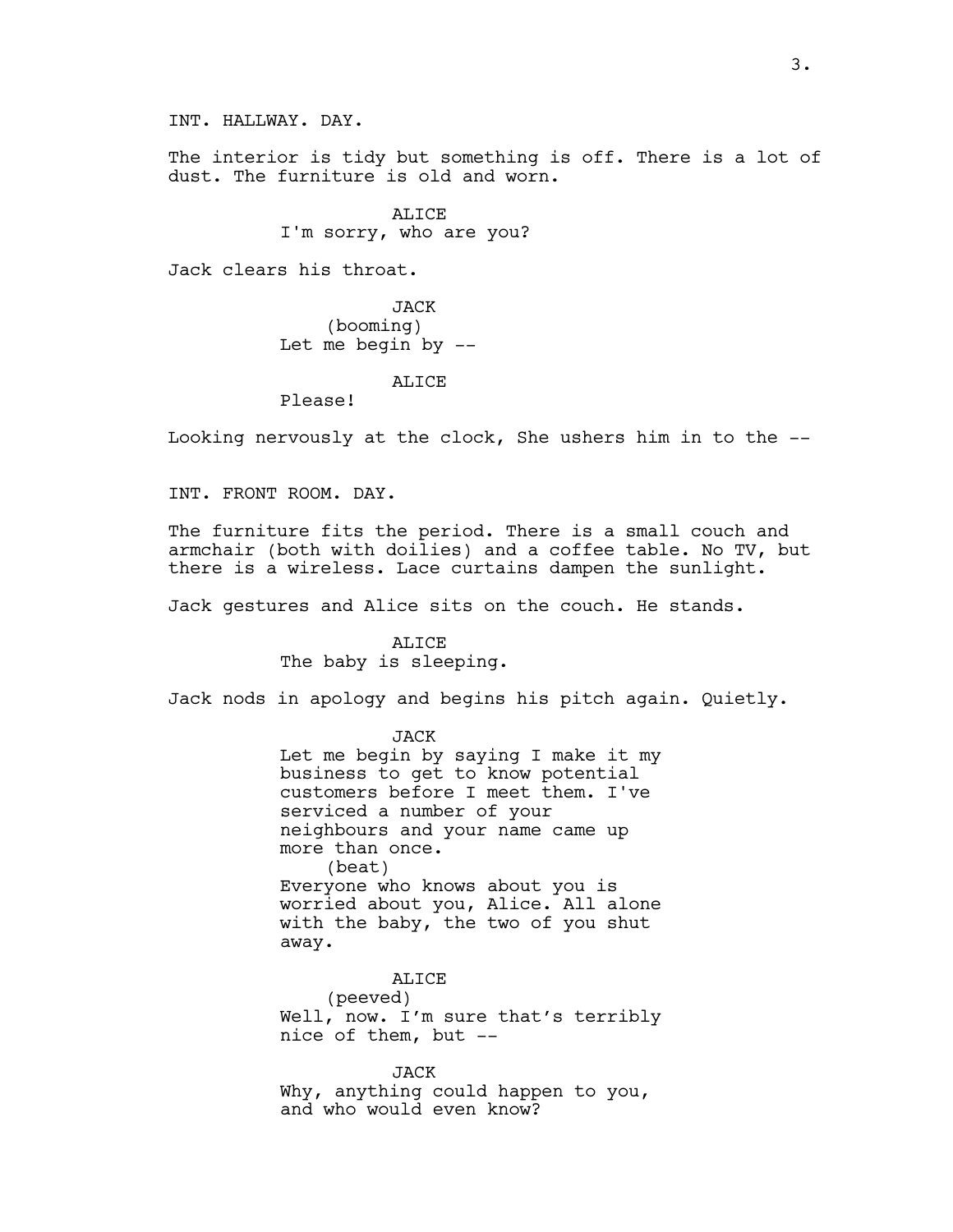Alice swallows and looks nervously at the doorway.

JACK (CONT'D) So I thought: what this Alice gal needs is to feel fresh and pretty and wanted. And if the lady won't come to the shops, why not bring the shops …

Jack flicks his sample bag around, extending four telescoping legs. He opens the case, lid concealing its contents and holds out a pretty dress.

> JACK (CONT'D) … to the lady?

She's tempted. But flicks her attention back to the hallway.

ALICE Well, I suppose I could … (beat) I mean, the baby won't … (beat) Will this take long? I just put ...

JACK … the baby down. I know. And don't worry. I'll be very quick.

Jack positions a long curved knife behind the lid of his sample case. Alice doesn't see it.

> JACK (CONT'D) And very quiet.

She sits back, relieved. A small smile.

ALICE

Okay.

JACK

Attagirl.

CLOSE ON Jack as he gives his sales pitch. As he mentions an item, he brings it out of his apparently bottomless case.

> JACK (CONT'D) We at Suburban Sales provide retail goods at wholesale prices. Kitchenware. Underwear. Things to cut a smile from ear to ear. (beat) Tell me, Alice, does this carpet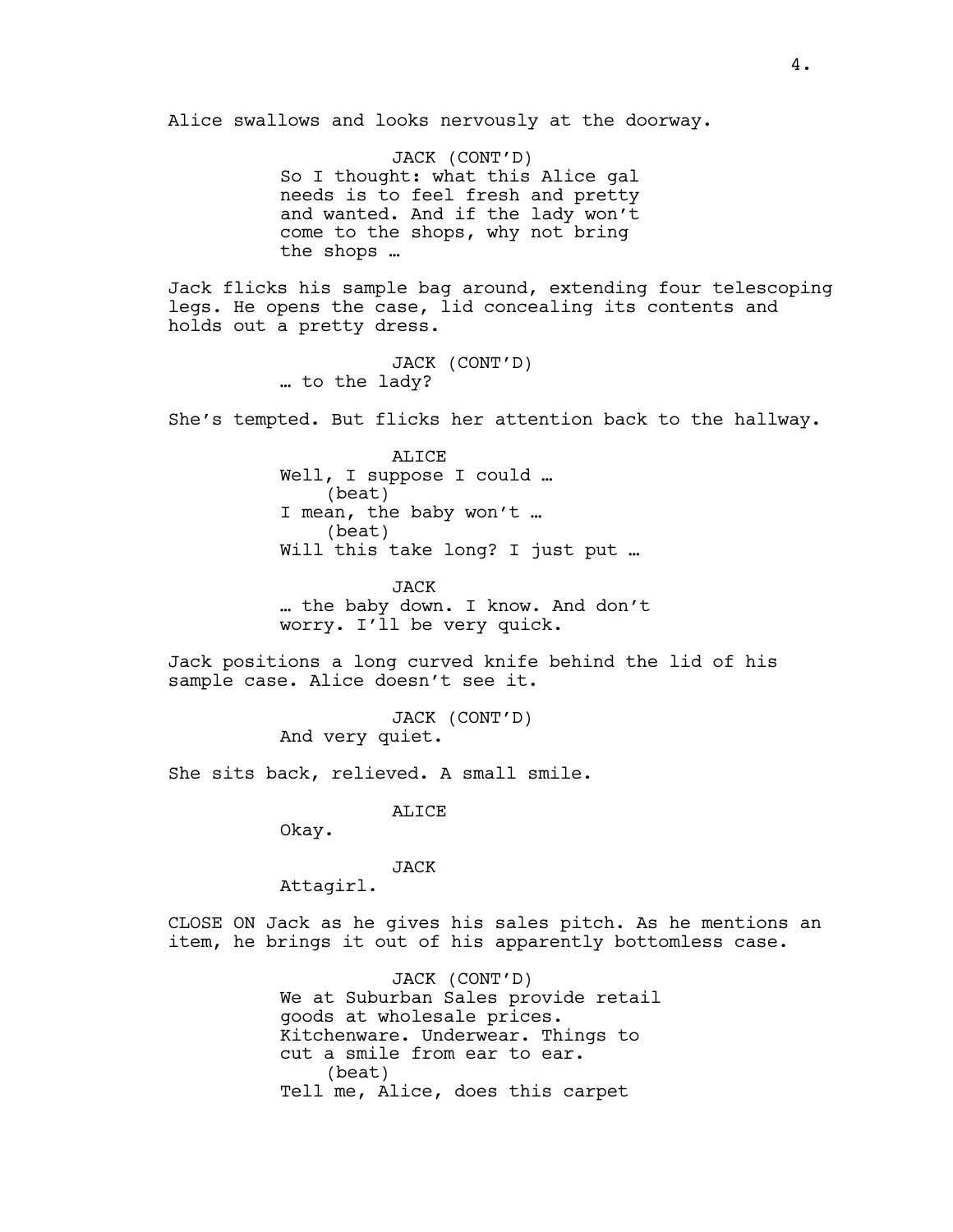CUT TO:

INT. LIVING ROOM. MOMENTS LATER.

A swirl of plastic as Jack whips a large sheet of plastic flat on to the floor. Alice is amazed, although gestures that it's a little loud.

> JACK This, Alice is miracle polyethelene. It is waterproof, messproof, yet totally see-through.

> > ALICE

Gosh.

JACK An impermeable barrier that'll keep your carpet spotless and prevent any unsightly marks. Why, they're making bags out of the stuff.

It's true. He has one, holding an orange. He jiggles it.

Jack takes the orange out of the bag and cuts it with the curved knife. It's a blood orange, and red liquid seeps out on to the carpet.

> ALICE (concerned) Oh!

JACK Don't worry, Alice. Look! Wipes right off.

He demonstrates. Alice is still skeptical.

JACK (CONT'D) And when you're done you can crumple the thing up and throw the whole mess away. It's cheaper than linen.

He walks on it. Tromp. Trromp.

Alice shushes him. He tromps a bit more.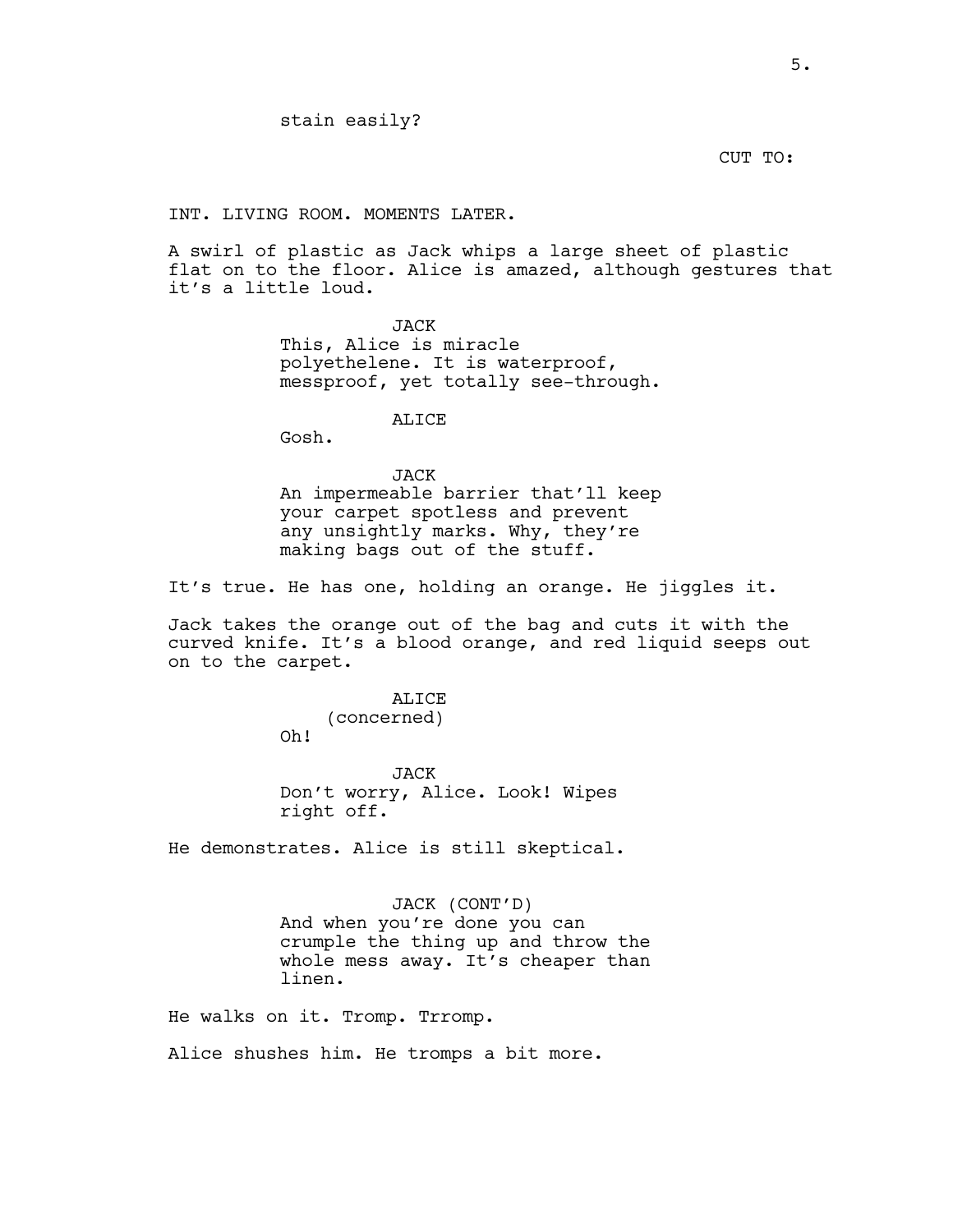**ALICE** Please! It's remarkable, I'll grant you that. But it's also so noisy and I don't want to wake the baby.

Jack nods.

CUT TO:

INT. LIVING ROOM. MOMENTS LATER.

CLOSE ON Jack's hands as he winds a pair of nylon stockings around them, like a garrotte, and pulls them tight.

> JACK I call these Smilin' Nylons. They won't stretch, they won't ladder, and yet …

Jack lets them hang loose and uses them like a skipping rope. Each time he jumps, it makes a loud thud.

> JACK (CONT'D) They're as flexible as a skipping rope.

ALICE Mr. Dorsey! Mr. Dorsey!

Jack stops.

ALICE (CONT'D) Please, Mr. Dorsey. I don't need any stockings or a skipping rope. And please try to be quiet. I don't want to wake the baby.

INT. KITCHEN. DAY.

BZZZZZ! Jack is wearing an apron and hockey mask, wielding a electric carving knife.

> JACK (shouting over the knife) How many times has this happened to you?

ALICE Stop! Stop! Stop!

The electric knife whirs to a stop. Jack flicks up the mask.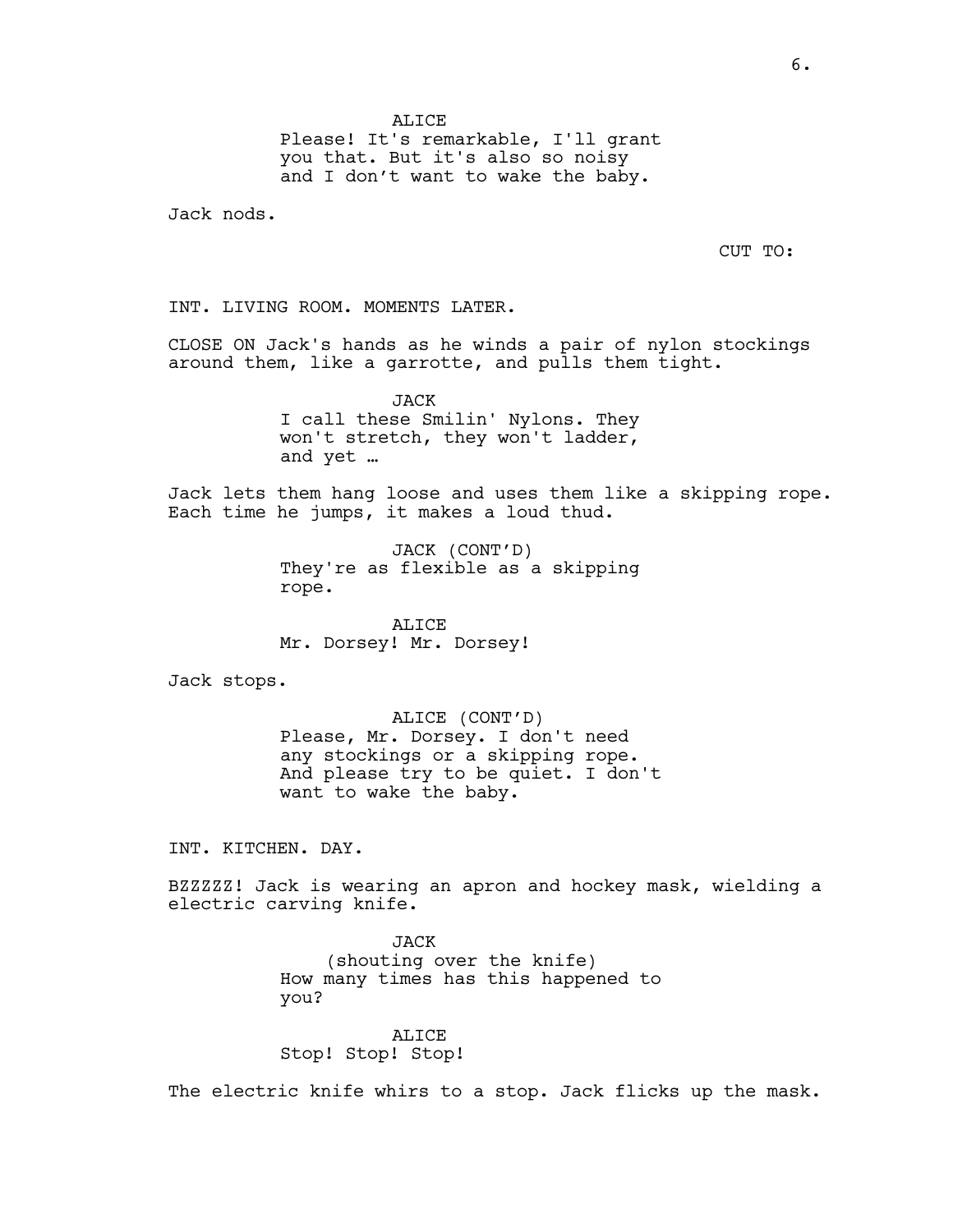ALICE (CONT'D) Mr. Dorsey, I do appreciate everything you've shown me. But I'm simply not interested.

## JACK

Alice!

ALICE Good day Mr. Dorsey.

She gestures out of the kitchen.

Beat.

ALICE (CONT'D) Mr. Dorsey, please leave. (beat) This was a mistake. The baby --

JACK

No.

Alice raises an eyebrow.

JACK (CONT'D) No! I have never failed to make a sale, and I'm not going to start today.

Jack upends his sales kit, sending his samples tumbling out with an almighty CRASH.

> ALICE What are you doing?

JACK Neckties! Everyone needs neckties!

With a deft twist of the arm, he loops the tie around her arm and the other end around the doorknob. She's stuck.

## **ALICE**

Please!

He picks up two wicked looking carving knives and runs them together, as if sharpening them.

> JACK Carving knives! Sharp enough to cut through bone and guaranteed to last longer than you do.

He advances menacingly. Alice is distraught.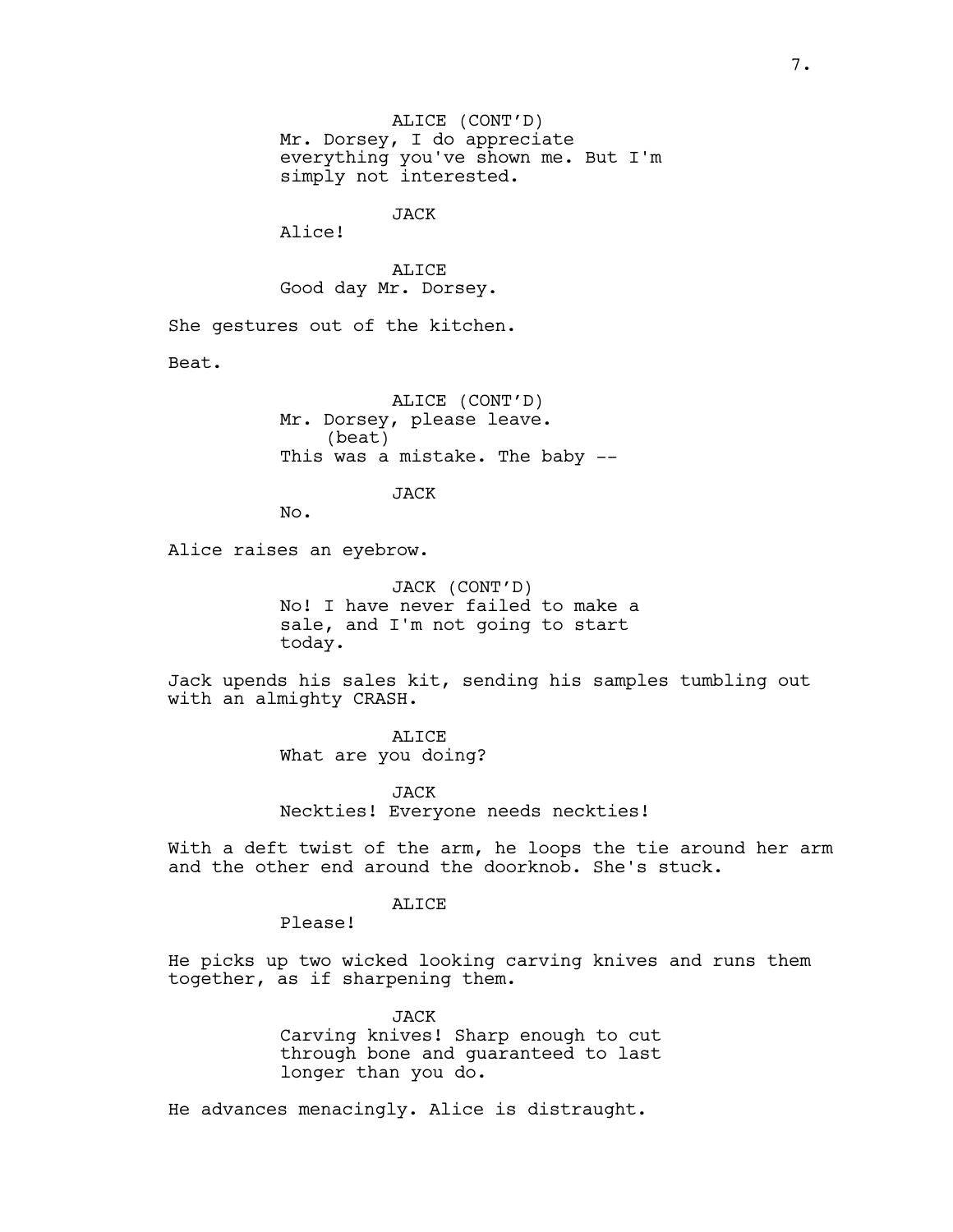#### ALICE

(stammering) No, no. You can't do this.

JACK

I gave you a chance, Alice. I give you all a chance. But you didn't want to take it. Oh, no.

ALICE Youre making so much noise. You're going to … you're going to wake …

JACK

# (hysterical) I know! I'm going to wake the baby. Well, let him wake. Let him cry. Let him call out, alone, while his mother dies. Don't you know who I am, Alice? I'm the Suburban Slasher! The mail-slot murderer!

A shadow flits behind him.

.

JACK (CONT'D) I am the discount pedlar of death. And you, madam, are going in my sales kit because --

CLOSE ON Jack's head and shoulders. Behind him is SOMETHING, but we can't see it clearly.

> JACK (CONT'D) I … am … Jack D--

Jack freezes. It is darker in here now, and Jack's breath is visible in front of his face.

He looks down. There is a sharp talon or blade (it's unclear) sticking out from the side of his belly, the blood spreading through his shirt.

> ALICE (genuinely irritated) Well, shit.

Looking back at Alice, Jack trembles as a five long, taloned fingers curl around the edges of his head.

CLOSE ON two grey withered lips in Jack's ear. The thing's voice is dark and wet, but also infantile.